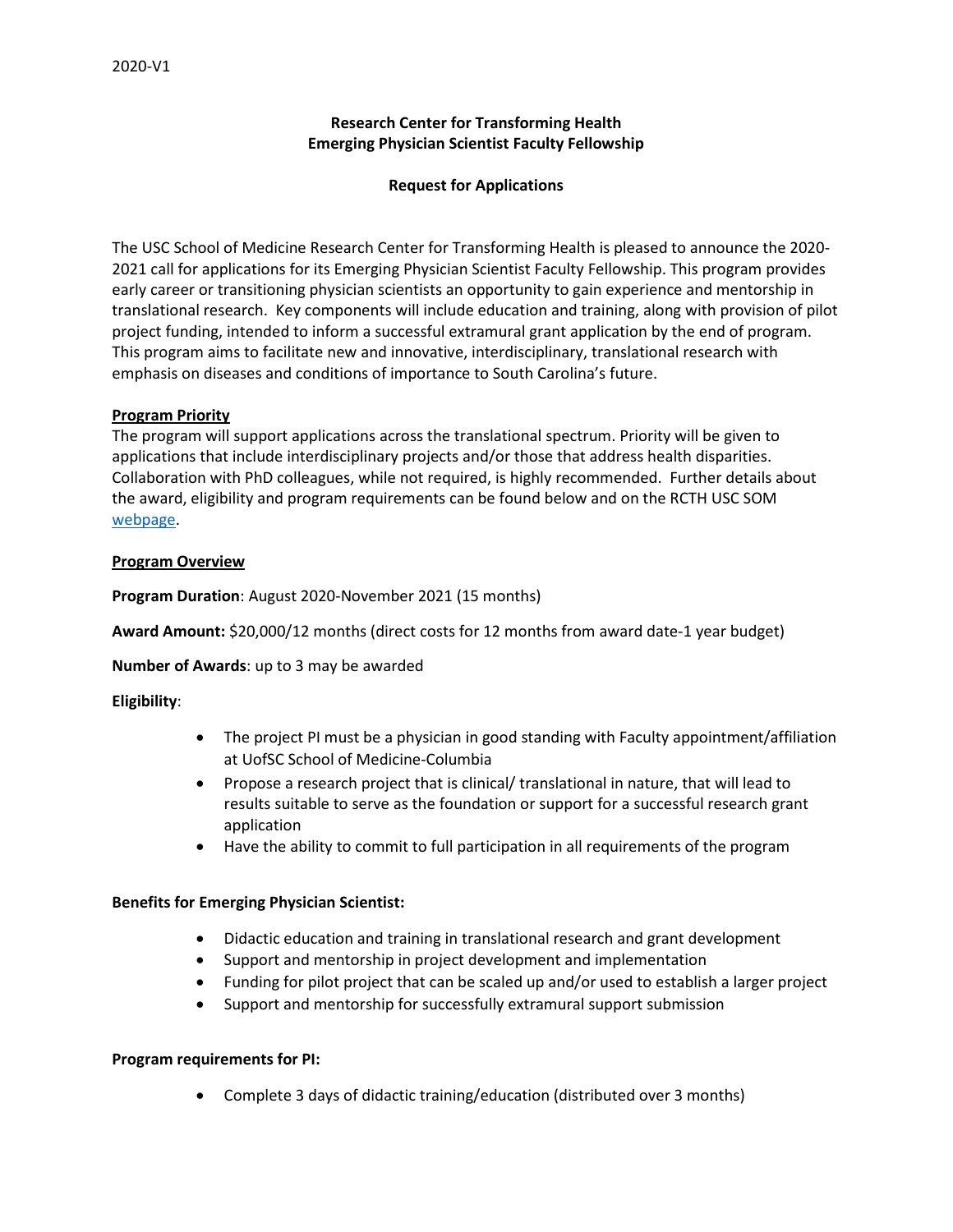- Attend monthly Emerging Physician Scientist meeting/groups (remote access will be available)
- Complete proposed project
- Complete final project report
- Present an extramural grant proposal in the fall of 2021 utilizing findings from fellowship project

An informational session will be held on **March 13th at 2:00 p.m**., USC SOM VA Campus, 6311 Garners Ferry Road Room 221 Columbia, SC 29209; or for online/remote access please email the RCTH at [rcth@uscmed.sc.edu](mailto:rcth@uscmed.sc.edu)

## **Application Requirements**

• **Letter of Intent: Due March 31st, 2020**

All applicants are **required** to submit a Letter of Intent (LOI) that includes the following information. Letters of intent will not be used in the evaluation of applications.

## **Letters of Intent requirements:**

- o Name, email, telephone number and UofSC SOM clinical department/department affiliation of the prospective physician scientist
- o Descriptive title of the project
- o Brief overview of proposed project (max 250 words)

Submit Letter of Intent to The Research Center for Transforming Health at [rcth@uscmed.sc.edu](mailto:rcth@uscmed.sc.edu)

# • **Online Application: Due June 8th, 2020**

The following information will be required to complete the online application[: Online](https://redcap.healthsciencessc.org/surveys/?s=R9R89P9NY4)  [Application](https://redcap.healthsciencessc.org/surveys/?s=R9R89P9NY4)

- Name, email, telephone number and department of the prospective Physician Scientist/Principal Investigator (PI)
- Name, email, telephone number, institution and department of any key personnel
- Mentor's Name, email, telephone number, institution and department (if one has been identified)
- Name, email, telephone number for Physician Scientist/Principal Investigator's Department Business Manager
- **Letter of Support from Department Chair** 
	- LOS should indicate Chair's knowledge and support of the time needed to complete fellowship requirements and proposed project
	- A LOS template and instructions can be found on the RCTH [webpage.](http://www.sc.edu/study/colleges_schools/medicine/internal/research_resources/research_center_transforming_health/emerging_physician_scientists/index.php)
- Descriptive title of the project
- **Abstract of proposed project (max 500 words)**
- 4-Page Project Proposal
	- **1**-Page specific aims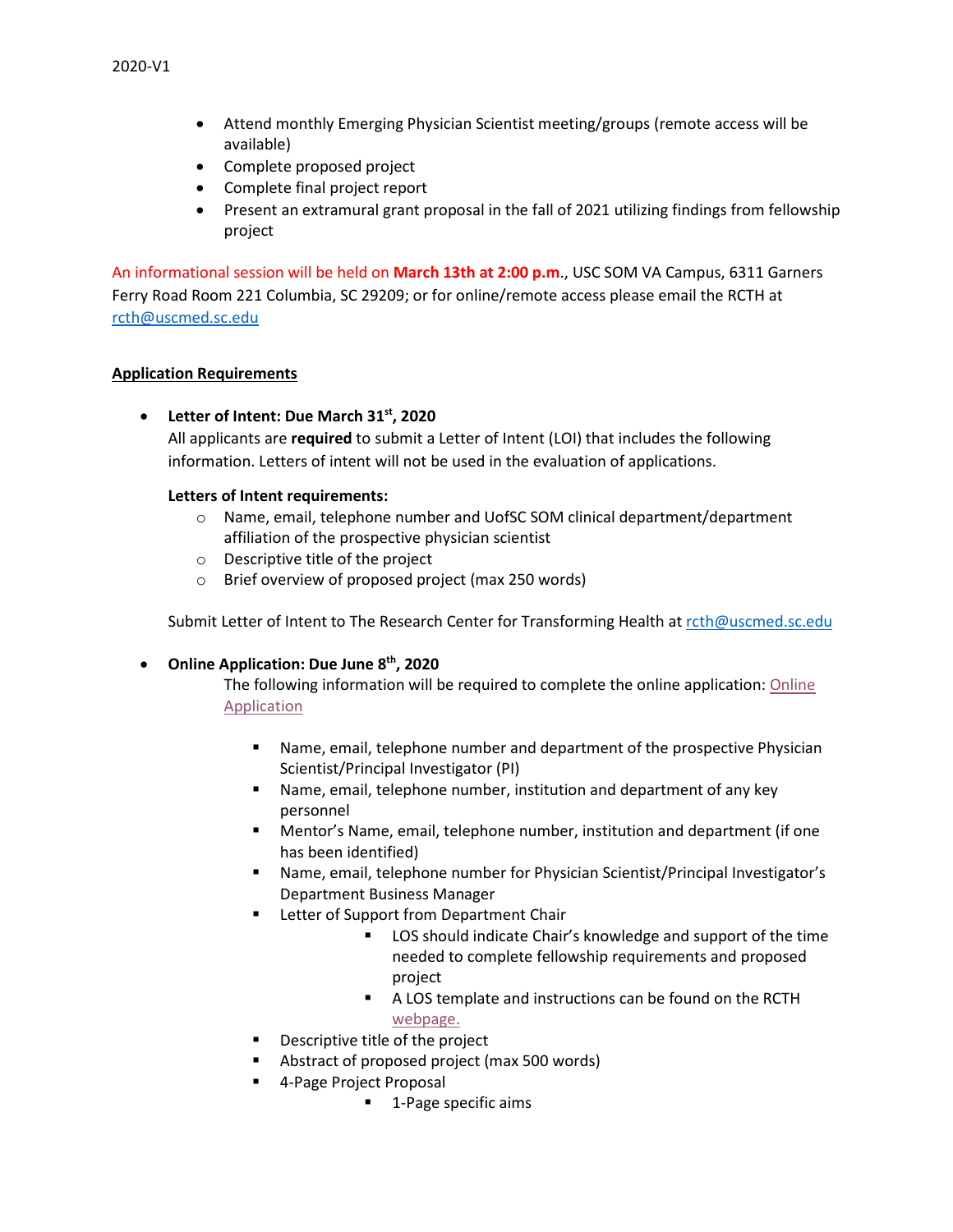- 2-Page overview of research strategy
	- Significance/Problem, Innovation, Approach, Hypothesis, Planned Analysis, Project Timeline (projects must be scaled to fit 12 month timeline and funding limit)
- Bibliography/References Cited (not included in page limits)
- 1-page Additional Criteria
	- **Applicant must state how s/he plans to utilize the** Emerging Physician Scientist program to advance their career goals.
	- **EXTERGH** Applicant must address the impact this fellowship and proposed project will have on his/her current position and how the required time needed will be accommodated to complete fellowship requirements and their proposed project.
	- State how s/he plans to use project data in future research and plans for securing future extramural funding.
	- Identify a target organization and/or specific RFA/RFP for future extramural funding
- Project Budget and Budget Justification (see allowable costs below)
	- Potential funding to other departments and/or institutions must be clearly stated on the budget.
	- A project budget template can be found on the RCT[H webpage.](http://www.sc.edu/study/colleges_schools/medicine/internal/research_resources/research_center_transforming_health/emerging_physician_scientists/index.php)
- NIH Styl[e Biosketch](https://grants.nih.gov/grants/forms/biosketch.htm) for applicant and any key personnel on research proposal
- List of past, current and pending research funding
- For projects utilizing secondary data, a current Data Use Agreement from the data provider must be submitted; or for existing datasets, documentation for permission to use data for secondary analysis from the data provider.

#### **Budget and Allowable Costs**

All applications must include a budget and budget justification. Budgets are presented in general categories and require detailed explanation on the budget justification. Budget items should align with the information below and NIH standar[d guidelines.](https://grants.nih.gov/grants/policy/nihgps/html5/section_7/7.9_allowability_of_costs_activities.htm)

The PI's Department/Division Business Administrators shall be responsible for all human resource, procurement and accounting activities for the funded project account(s).

• Faculty salary support and fringe benefits are allowed up to 5% effort for each member subject to the NIH salary cap. Salary and fringe benefits for other personnel are allowed for technical support (i.e. research coordinators, research nurse, biostatistics).